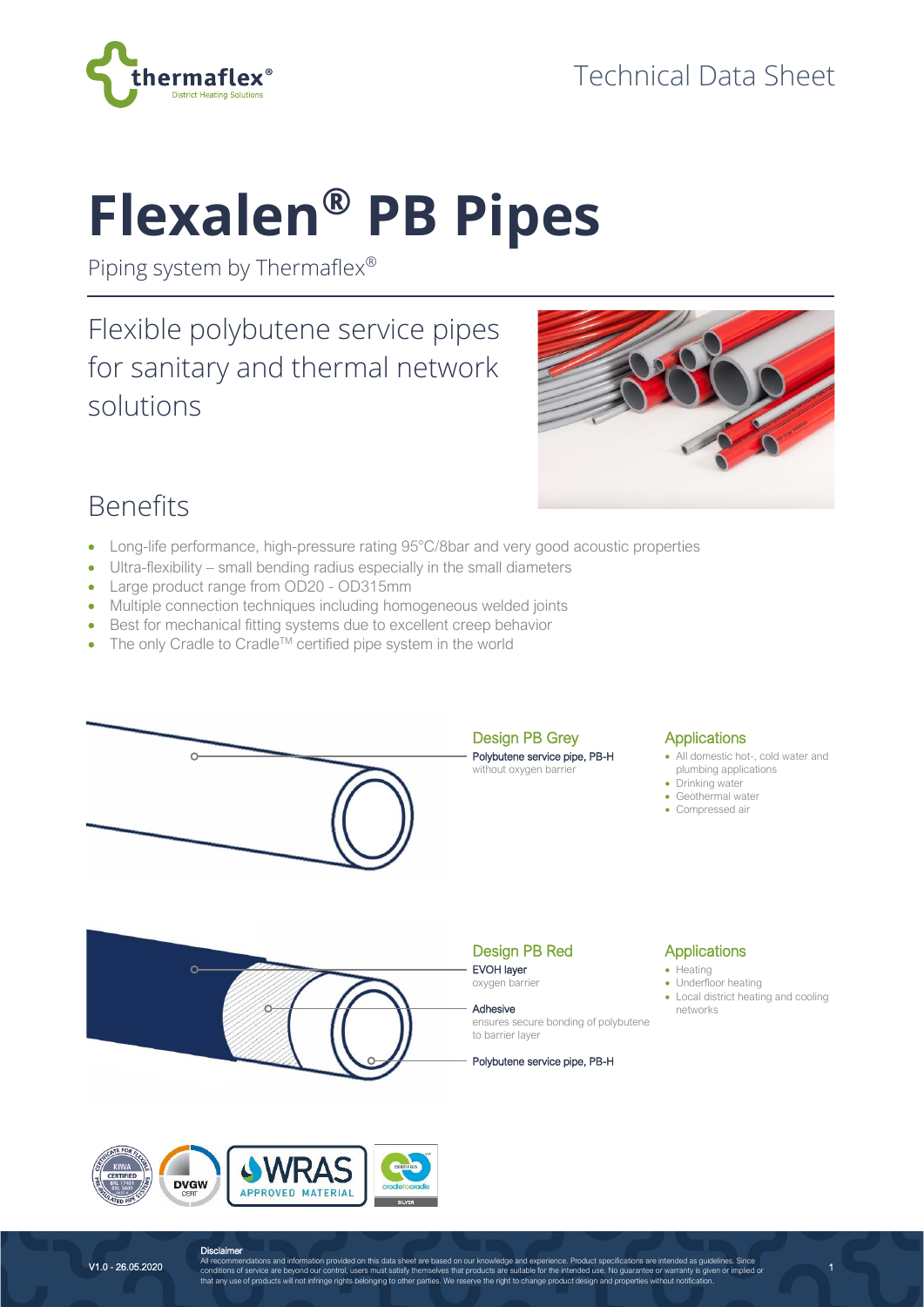## Technical Properties

Flexalen® PB is a Polybutene homopolymer (PB-H) service pipe suitable for cold- and hot water as well as heating applications. The flexible Flexalen® PB service pipes are produced according EN ISO 15876 – 1,2 and third party controlled by KIWA. They also fulfill several national drinking water requirements like WRAS, DVWG / KTW, KIWA / ATA, ACS and many more.

| <b>Properties</b>                                                           | <b>Units SI</b>            | <b>Values</b> | <b>Standard requirement</b> | <b>Testing method</b>        |  |
|-----------------------------------------------------------------------------|----------------------------|---------------|-----------------------------|------------------------------|--|
| Physical properties                                                         |                            |               |                             |                              |  |
| Melt Flow Rate MRF 190°C/2.16 kg                                            | dq/min                     | 0.4           |                             | ISO 1133-1                   |  |
| Density                                                                     | g/cm <sup>3</sup>          | 0.938         |                             | ISO 1183-1                   |  |
| <b>Mechanical properties</b>                                                |                            |               |                             |                              |  |
| Flexural Elastic Modulus                                                    | MPa                        | 450           |                             | <b>ISO 178</b>               |  |
| Tensile strength at yield                                                   | MPa                        | 17            |                             | ISO8986-2                    |  |
| Tensile strength at break                                                   | MPa                        | 30            |                             | ISO8986-2                    |  |
| Tensile elongation at Break                                                 | $\%$                       | 200           |                             | ISO8986-2                    |  |
| Thermal properties                                                          |                            |               |                             |                              |  |
| Service Temperature                                                         | $^{\circ}$ C               | $-15$ to 95   | Thermaflex declaration      | $\sim$                       |  |
| Thermal conductivity (20°C)                                                 | $W/(m \cdot K)$            | 0.19          |                             | ASTM C177                    |  |
| Coefficient of linear thermal expansion                                     | $mm/(m \cdot K)$           | 0.13          |                             | ASTM D696                    |  |
| Melt point                                                                  | $^{\circ}$ C               | 131           |                             | <b>DSC</b>                   |  |
| Glass transition temperature                                                | $^{\circ}$ C               | $-16$         |                             | <b>DMTA</b>                  |  |
| Fire classification                                                         | i,                         | <b>B2</b>     | DIN4102-1                   | DIN50050-1(1/88)             |  |
| Other properties                                                            |                            |               |                             |                              |  |
| Color                                                                       |                            | grey          |                             | EN 13469                     |  |
| Wet abrasion                                                                | $\%$                       | 1             |                             | Sand Slurry Test, 23°C, 100h |  |
| Surface roughness of pipe                                                   | mm                         | 0.007         |                             |                              |  |
| Oxygen tightness (PB-H service pipes 25-90 with<br>EVOH, 110 - 315 without) | mg/m <sup>2</sup> d @ 80°C | < 1.8         | EN15632-3:2010+A1:2014      | ISO 17455                    |  |

#### **Flexalen® PB Pipes Pressure rating**



Up to OD110 20°C/16 bar 95°C/8 bar  $\overline{\phantom{m}}$ ≥ OD125 20°C/10 bar 95°C/5 bar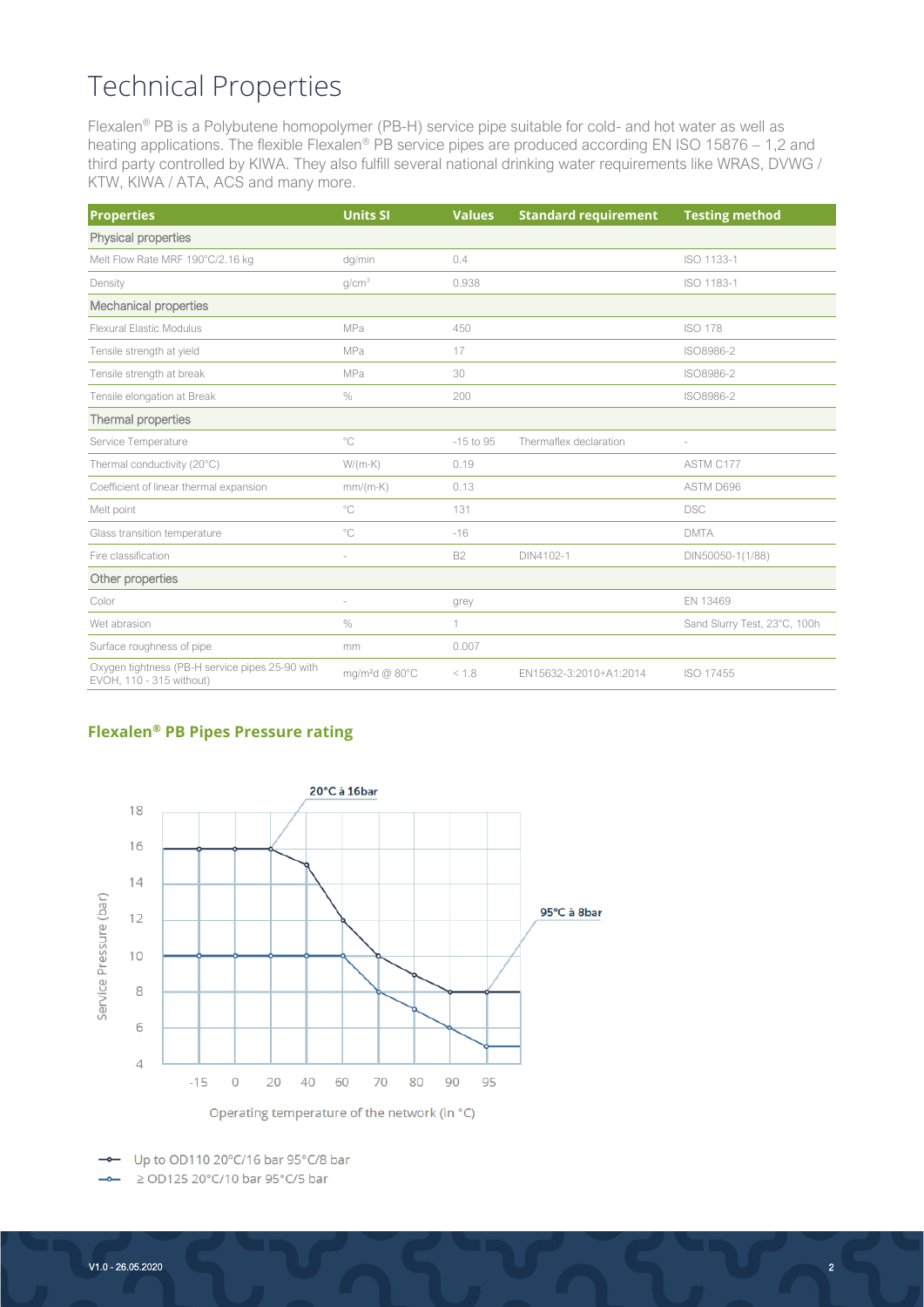#### **Flexalen® PB Pipes Pressure drop**

Determine the pressure drop using Flexalen pipe systems at a flow temperature of 90°C (Flow line). For a medium temperature of 60°C the pressure drop is around 10% higher. For a medium temperature of 10°C the pressure drop is around 20% higher.

For support on a complete district heating network design please contact your Thermaflex partner!



## **Jointing techniques** • Polyfusion socket welding • Electrofusion socket connections Butt fusion welding • Mechanical fittings